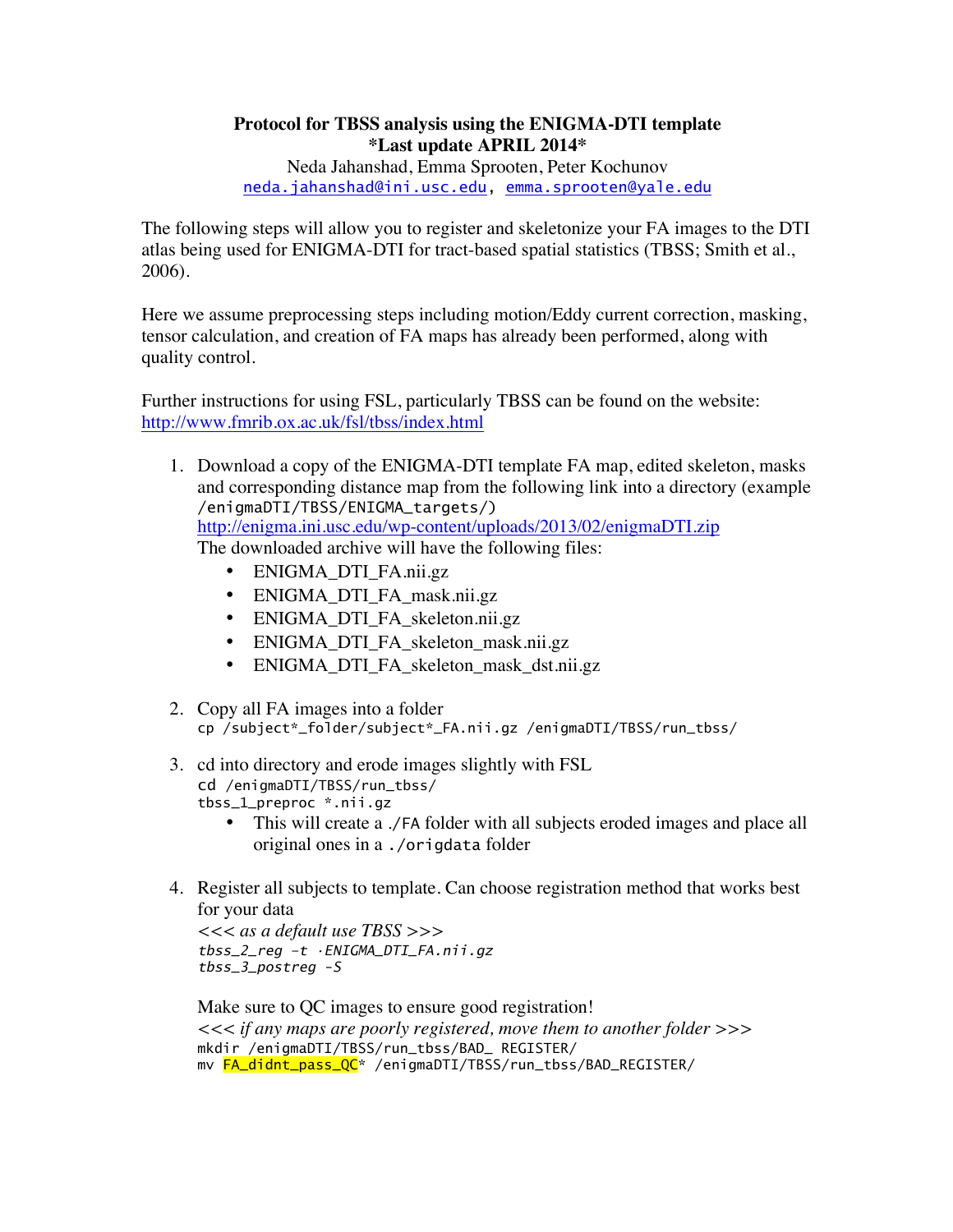**\*\*NOTE\*\* If your field of view is different from the ENIGMA template – (example, you are missing some cerebellum/temporal lobe from your FOV) or you find that the ENIGMA mask is somewhat larger than your images, please follow Steps 5 and 6 to remask and recreate the distance map. Otherwise, continue to use the distance map provided\*\*\***

5. Make a new directory for your edited version: mkdir /enigmaDTI/TBSS/ENIGMA\_targets\_edited/

Create a common mask for the specific study and save as: /enigmaDTI/TBSS/ENIGMA\_targets\_edited/mean\_FA\_mask.nii.gz

> • One option to create a common mask for your study (in ENIGMA space) is to combine all well registered images and see where most subjects (here 90%) have brain tissue using FSL tools and commands:

cd /enigmaDTI/TBSS/run\_tbss/ \${FSLPATH}/fslmerge –t ./all\_FA\_QC ./FA/\*FA\_to\_target.nii.gz \${FSLPATH}/fslmaths ./all\_FA\_QC -bin -Tmean –thr 0.9 /enigmaDTI/TBSS/ENIGMA\_targets\_edited/mean\_FA\_mask.nii.gz

Mask and rename ENIGMA\_DTI templates to get new files for running TBSS:

\${FSLPATH}/fslmaths /enigmaDTI/TBSS/ENIGMA\_targets/ENIGMA\_DTI\_FA.nii.gz – mas /enigmaDTI/TBSS/ENIGMA\_targets\_edited/mean\_FA\_mask.nii.gz /enigmaDTI/TBSS/ENIGMA\_targets\_edited/mean\_FA.nii.gz

\${FSLPATH}/fslmaths /enigmaDTI/TBSS/ENIGMA\_targets/ENIGMA\_DTI\_FA\_skeleton.nii.gz –mas /enigmaDTI/TBSS/ENIGMA\_targets\_edited/mean\_FA\_mask.nii.gz /enigmaDTI/TBSS/ENIGMA\_targets\_edited/mean\_FA\_skeleton.nii.gz

Your folder should now contain: /enigmaDTI/TBSS/ENIGMA\_targets\_edited/mean\_FA.nii.gz /enigmaDTI/TBSS/ENIGMA\_targets\_edited/mean\_FA\_mask.nii.gz /enigmaDTI/TBSS/ENIGMA\_targets\_edited/mean\_FA\_skeleton.nii.gz

6. cd into directory where you have **newly masked ENIGMA target and skeleton** to create a distance map

tbss\_4\_prestats -0.049

- The distance map will be created but the function will return an error because the all\_FA is not included here. This is ok!
- The skeleton has already been thresholded here so we do not need to select a higher FA value (ex 0.2) to threshold.

will output:

/enigmaDTI/TBSS/ENIGMA\_targets\_edited/mean\_FA\_skeleton\_mask\_dst

Your folder should now contain at least: /enigmaDTI/TBSS/ENIGMA\_targets\_edited/mean\_FA.nii.gz /enigmaDTI/TBSS/ENIGMA\_targets\_edited/mean\_FA\_mask.nii.gz /enigmaDTI/TBSS/ENIGMA\_targets\_edited/mean\_FA\_skeleton.nii.gz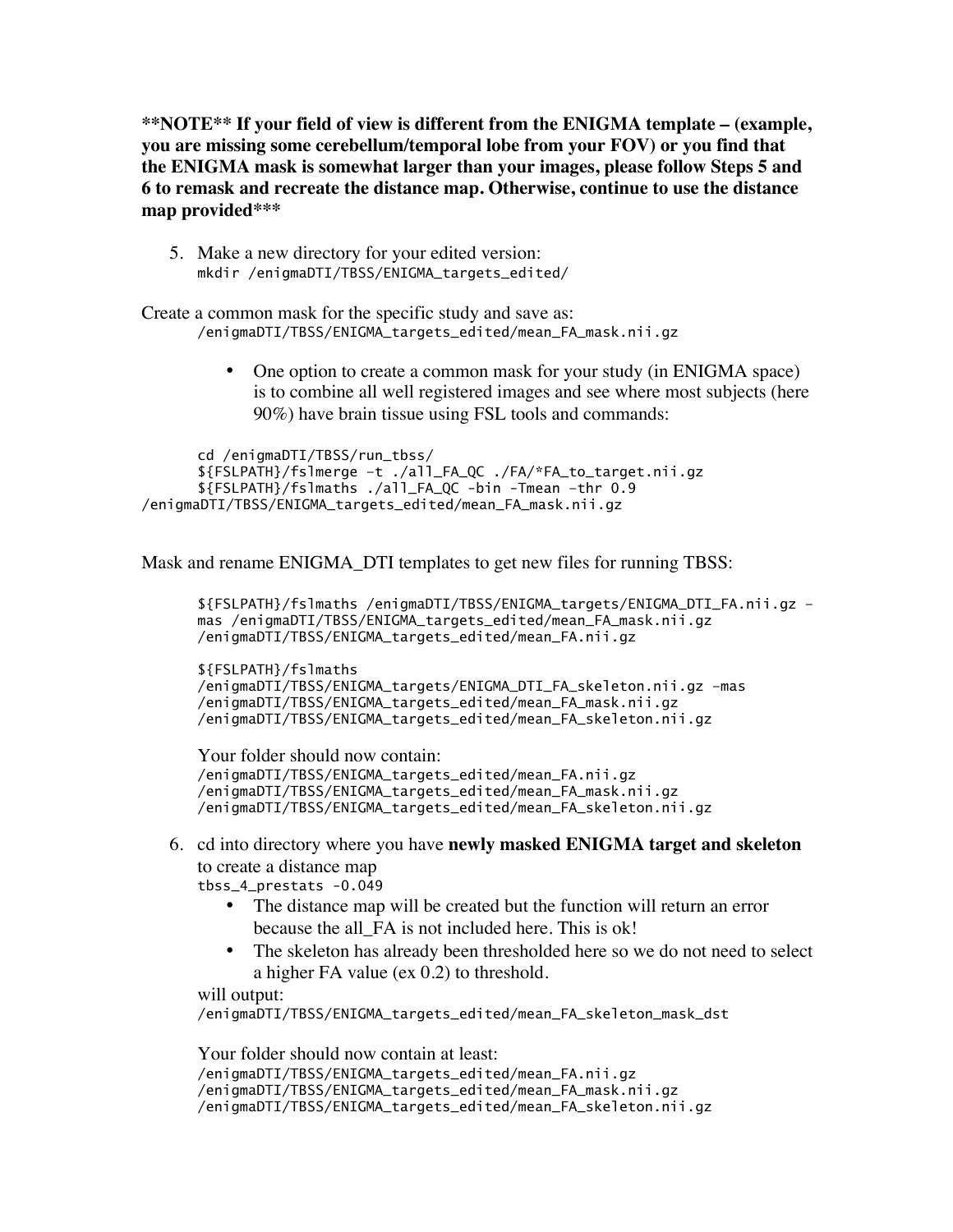/enigmaDTI/TBSS/ENIGMA\_targets\_edited/mean\_FA\_skeleton\_mask.nii.gz /enigmaDTI/TBSS/ENIGMA\_targets\_edited/mean\_FA\_skeleton\_mask\_dst.nii.gz

**\*\*NOTE\*\* For the following steps, if you use the ENIGMA mask and distance map as provided, in the commands for steps 7 and 8 replace:**

/enigmaDTI/TBSS/ENIGMA\_targets\_edited/mean\_FA\_mask.nii.gz **with** /enigmaDTI/TBSS/ENIGMA\_targets/ENIGMA\_DTI\_FA.nii.gz

## **and**

```
/enigmaDTI/TBSS/ENIGMA_targets_edited/mean_FA_skeleton_mask_dst with
/enigmaDTI/TBSS/ENIGMA_targets/ENIGMA_DTI_FA_skeleton_mask_dst
***
```
7. For faster processing or parallelization, it is helpful to run the projection on one subject at a time. Move each subject FA image into its own directory and (*if masking was necessary as in steps 5 and 6 above*) mask with common mask. This can be parallelized on a multiprocessor system if needed.

```
cd /enigmaDTI/TBSS/run_tbss/
for subj in \frac{\text{subj}}{1} subj_2 ... subj_N
do
mkdir -p ./FA_individ/${subj}/stats/
mkdir -p ./FA_individ/${subj}/FA/
cp ./FA/${subj}_*.nii.gz ./FA_individ/${subj}/FA/
####[optional/recommended]####
${FSLPATH}/fslmaths ./FA_individ/${subj}/FA/${subj}_*FA_to_target.nii.gz
-mas /enigmaDTI/TBSS/ENIGMA_targets_edited/mean_FA_mask.nii.gz
./FA_individ/${subj}/FA/${subj}_masked_FA.nii.gz
```
done

8. Skeletonize images by projecting the ENIGMA skeleton onto them:

```
cd /enigmaDTI/TBSS/run_tbss/
for subj in subj_1 subj_2 ... subj_N
do
${FSLPATH}/tbss_skeleton -
i ./FA_individ/${subj}/FA/${subj}_masked_FA.nii.gz -p 0.049 
/enigmaDTI/TBSS/ENIGMA_targets_edited/mean_FA_skeleton_mask_dst
${FSLPATH}/data/standard/LowerCingulum_1mm.nii.gz ./FA_individ/${subj}/FA
/${subj}_masked_FA.nii.gz ./FA_individ/${subj}/stats/${subj}_masked_FAske
l.nii.gz -s 
/enigmaDTI/TBSS/ENIGMA_targets_edited/mean_FA_skeleton_mask.nii.gz
done
```
Congrats! Now you have all your images in the ENIGMA-DTI space with corresponding projections.